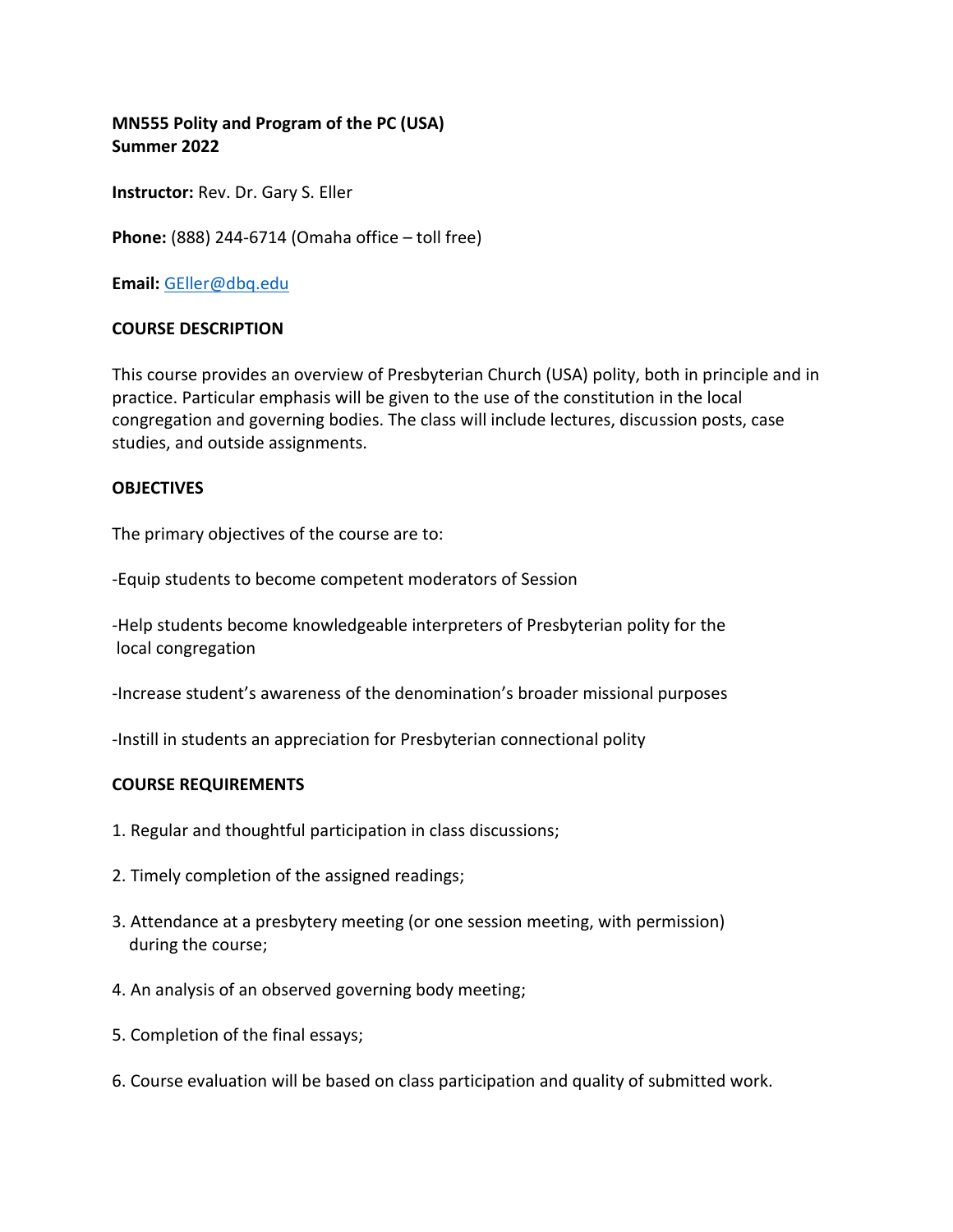MN555 Polity and Program of the PC(USA) Summer 2022 Page 2

## **REQUIRED TEXTS**

-Presbyterian Church (U.S.A.) *The Constitution of the Presbyterian Church (U.S.A.), Part I, The Book of Confessions, 2016* (with index).

-Presbyterian Church (U.S.A.), *The Constitution of the Presbyterian Church (U.S.A.), Part II, The Book of Order, 2019-2021* (**This edition is being used through 2023.**)

-Goodwiller, Gregory A., *A Guide to Parliamentary Procedure in the Presbyterian Church (U.S.A.)* (This is a PDF document at [http://www.pcusa.org/media/uploads/oga/pdf/parliamentary\\_](http://www.pcusa.org/media/uploads/oga/pdf/parliamentary_) procedure.pdf)

-Gray, Joan S. and Joyce Tucker, *Presbyterian Polity for Church Leaders* (Fourth Edition) -Hooker, Paul K., *Faith, Hope, Love, and Witness: The PC(USA) Form of Government* (Leader's Guide and Participant's Book, *Being Reformed Series*) … (If available from pcusa.org.) -Wilton, Carlos E., *Principles of Presbyterian Polity*

## **RECOMMENDED FOR FURTHER STUDY**

Beattie, Frank A., *Companion to the Constitution: Polity for the Local Church* Chapman, William E., *History and Theology in the Book of Order: Blood on Every Page* Leith, John., *Introduction to the Reformed Tradition* Olsen, Charles, *Transforming Church Boards into Spiritual Communities* Robert, Henry M., *Robert's Rules of Order, Newly Revised,* (most recent edition) Rogers, Jack., *Presbyterian Creeds: A Guide to the Book of Confessions*

### **Weekly assignments:**

Our primary reading will come from the *Book of Order 2019 – 2021* which is abbreviated in the assignments below as *B.O.* You will also see the section within the *B.O.* indicated with the constitutional rubric (ex. F-1.01), not traditional page numbers. If you use the online version of the *B.O.*, then the constitutional form is essential. Most of our other readings come from Joan Gray and Joyce Tucker's *Presbyterian Polity for Church Leaders, 4th edition* and Carlos E. Wilton, *Principles of Presbyterian Polity*. The abbreviations for that material will be 'Gray and Tucker' with a page range (ex. Gray and Tucker, pp. xi – 10) or 'Wilton' with a similar page designation.

**Week One** – May 23 – May 29… "Polity Basics" Introduction to the *B.O.,* Preface, Number System, and Table of Contents View website [www.pcusa.org/rulingelders](http://www.pcusa.org/rulingelders) (consider subscribing) Gray and Tucker, pp. Forward – 10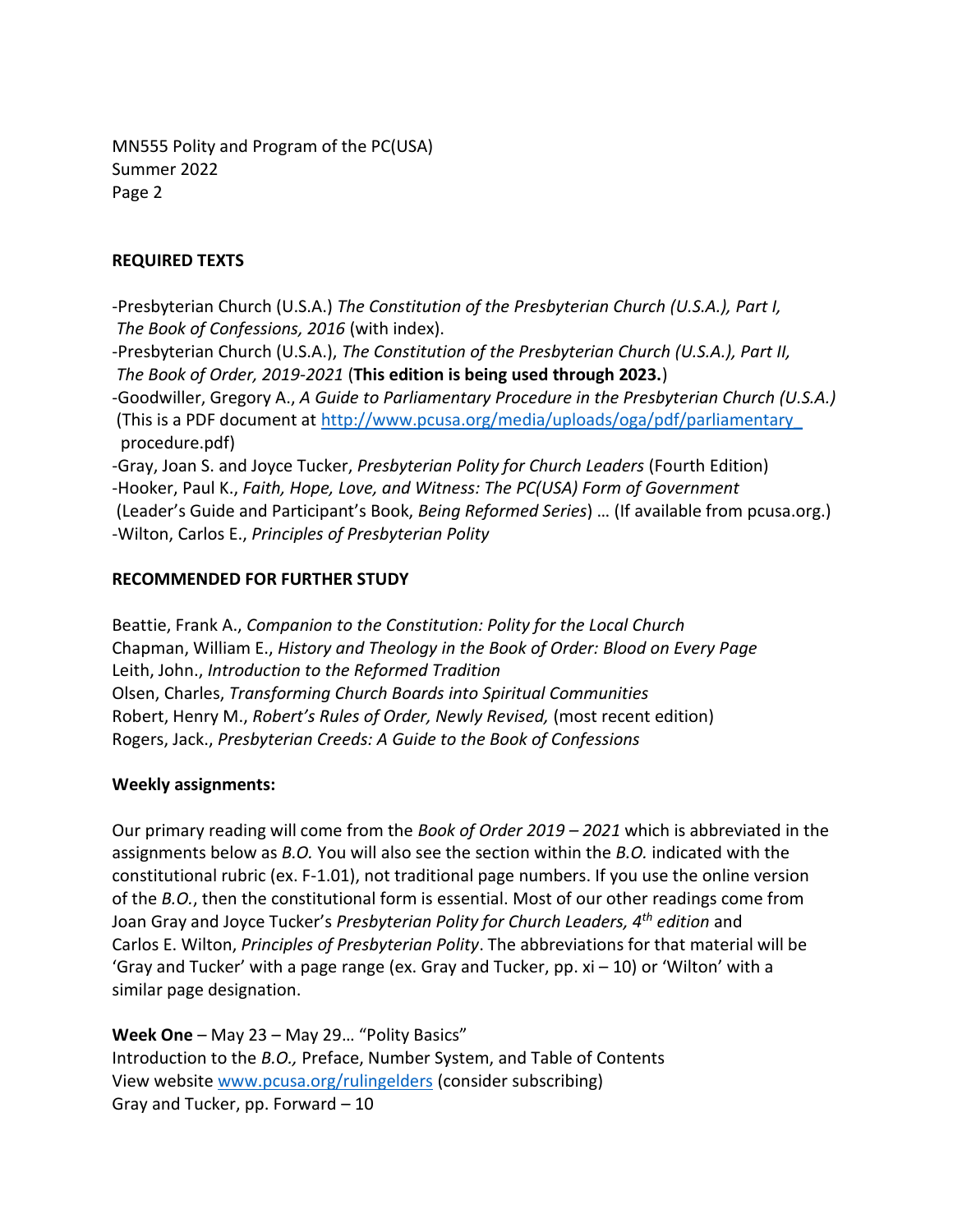MN555 Polity and Program of the PC(USA) Summer 2022 Page 3 Wilton, pp.  $xi - 16$  Paul Hooker, *Faith, Hope, Love, and Witness*, pp. 5 – 18 *B.O.* – Preface – F-1.01 – F-1.0404 and Appendix A **Week Two** – May 30 – June 5 ..."Principles of Order and Government" – Part One Wilton, pp. 17 - 96 *B.O.,* F-2.01 *–* F*-*3.04 **Week Three** – June 6 – June 12…"Principles of Order and Government" – Part Two Wilton, pp. 97 – 139, 158 – 165 **Week Four** – June 13 – June 19…"Form of Government" – Part One Hooker, pp. 19 - 32 Gray and Tucker, pp.  $11 - 46$  *B.O.*, G-1.01 – G-2.1103 **Week Five** – June 20 – June 26…"Form of Government" – Part Two Hooker, pp. 33 – 39 Gray and Tucker, pp. 47 - 99 *B.O.,* G-3.0101 – G-3.0503 **Week Six** – June 27 – July 3…"Form of Government" – Part Three Hooker, pp. 40 - 46 Gray and Tucker, pp. 100 - 129 *B.O*., G-4.01 – G-6.06 and Appendices B and C **Week Seven** – July 4 – July 10…"Directory for Worship" Gray and Tucker, pp. 144 - 161 *B.O.,* W-1.01 – W-5.0401 **Week Eight** – July 11 – July 15…"Discipline" Goodwiller, Gregory, *A Guide to Parliamentary Procedure in the Presbyterian Church (U.S.A.)* Wilton, pp. 140 - 157 Gray and Tucker, pp. 130 - 143 *B.O.,* D-1.0000 - D-14.0502 and the *Form for Judicial Process* (@www.pcusa.org/polity resources)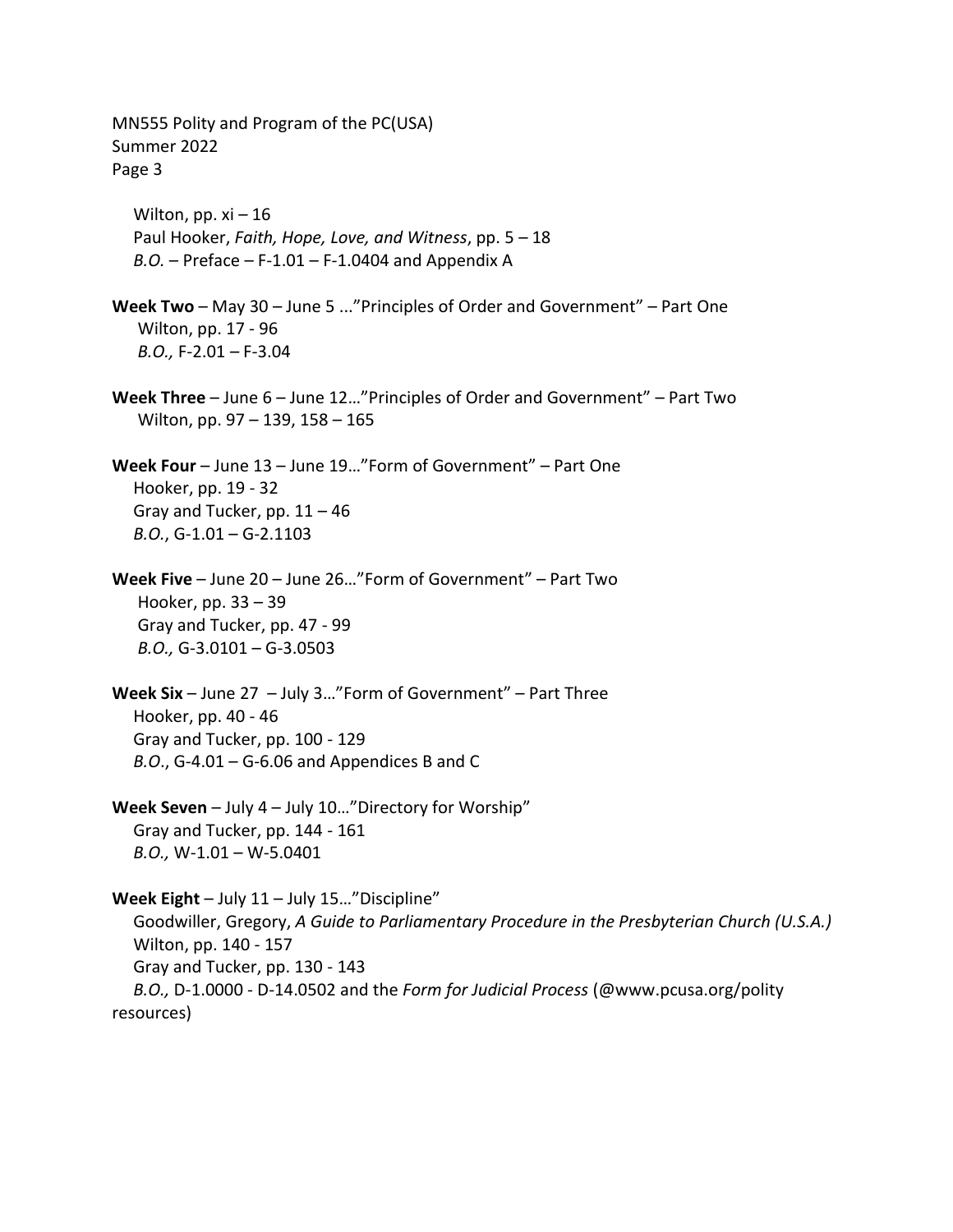MN555 Polity and Program of the PC(USA) Summer 2022 Page 4

#### **Written assignments:**

These two written assignments are due no later than the last day of the course, **Friday**, **July 15, 2022 by 6 p.m. (Central Daylight Time**).

- 1. You have attended a presbytery meeting and taken notes about what you have observed. Based on the materials that we have studied this semester, write out a two-page summary of the main actions you have witnessed and cite the appropriate section from the *Book of Order 2019 – 2021* that applies. State whether you believe that everything was done "decently and in order" or if there were errors made at the meeting.
- 2. An influential member of your church has come to you and shared that she is concerned for her spiritual well-being because of some unfortunate events in her life. She recalls being baptized as a child in a Baptist church but has no record. Now she wants you to baptize her on Pentecost, which is three weeks away. In two pages, how do you respond to her? Provide the specific portions of the *Book of Order 2019 – 2021* that apply.

### **Christian Educators should substitute the following question for #2 above.**

3. The Christian Education Committee of your church has asked you to prepare a four part series of Sunday late afternoon studies of the *Book of Order* for new Elders. Each Sunday study group is scheduled for up to two hours. There are six new Elders in your church. Write out an outline for the four classes. Include comments that provide your rationale for choosing the material that you select. Be sure to cite specific sections of the *Book of Order 2019 – 2021.*

### **Course design:**

- 1. Each week's assignments and information will be posted by Thursday evening, 6 p.m. (CDT), unless otherwise noted.
- 2. Lectures, verbal and/or written, will be provided to underscore key points in the weekly readings and to offer a broader context for the principles involved.
- 3. The lectures can be a study aid but cannot replace the readings. You will be assigned to a discussion group. The deadline for initial discussion group posts is Monday, 6 p.m. (CDT), with responses due by Thursday, 6 p.m. (CDT). I will usually offer comments by Saturday, 6 p.m. (CDT). The first week of class is an exception. By the second week, we will be in our normal rotation for posts and responses.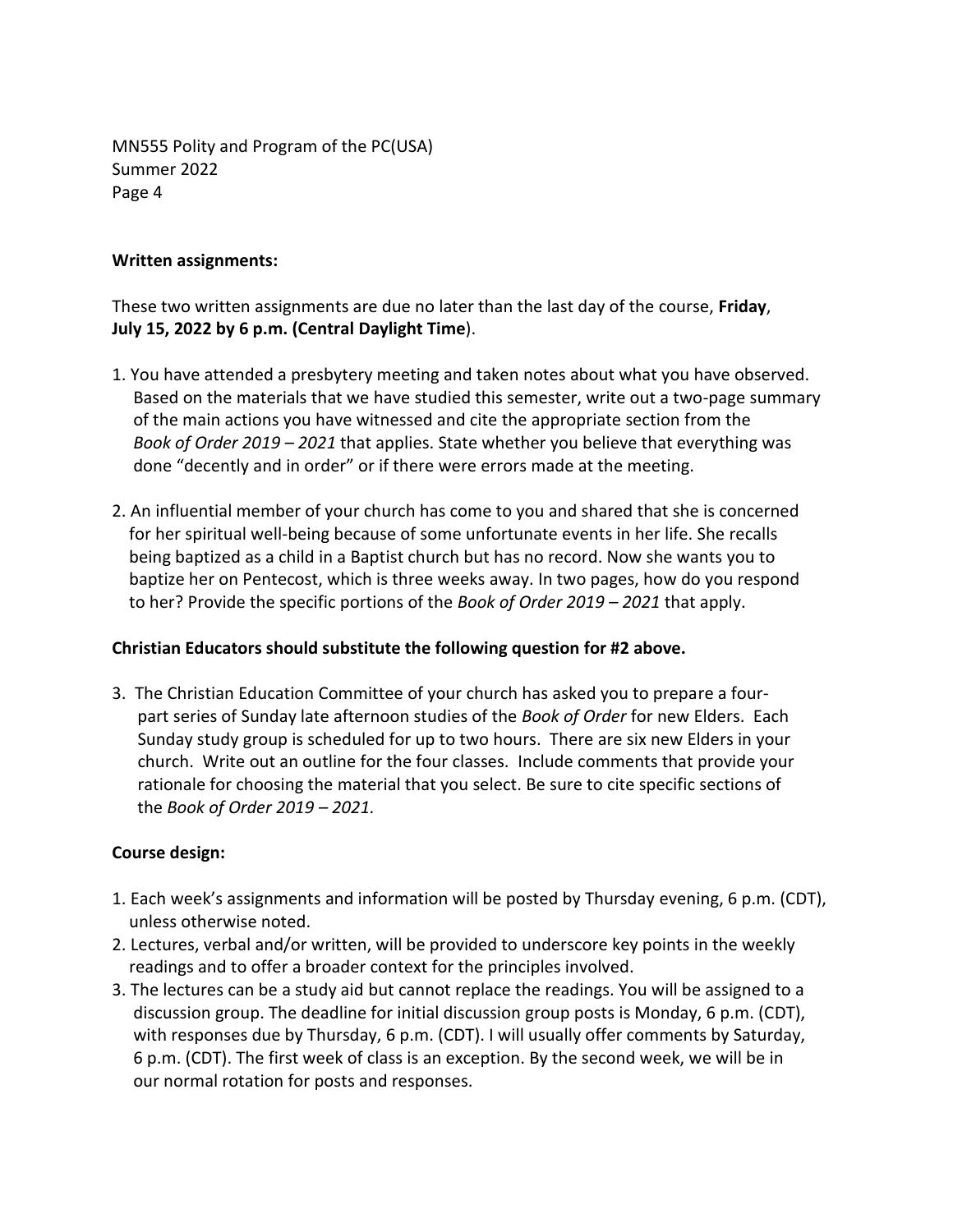MN 555 Polity and Program of the PC(USA) Summer 2022 Page 5

4. There are two required written assignments listed above. Note the **due date of July 15**. If you submit them sooner, then I will be glad to receive them and call you blessed.

## **Group discussion:**

These are the minimum requirements:

- 1. Write a post in response to the assigned discussion question(s) for the week. Each post should be no less than two paragraphs long. Your posts should: answer the question asked, demonstrate what you have learned, and include your personal viewpoint on the topic. The deadline for initial posts is Monday, 6 p.m. (CDT) (see #3 above). This pattern begins the second week of class.
- 2. Write a response to ONE of the initial posts to a person in your discussion group. Your response should be at least one paragraph in length. The response should contribute to the discussion and not simply restate the initial post or say, "I agree" or "I disagree." You may question and disagree so long as your post is stated in an academically and socially appropriate manner. Deadline for responses is Thursday, 6 p.m. (CDT) (see #3 above).
- 3. **You may read posts and responses in the other discussion group. However, you may only post within your discussion group. Assigned groups are posted on the main page of our course.** You are encouraged to exchange ideas and comments with any other participants as well as your group through **The Virtual Café.**
- 4. Once you have made your required posts and read everything, including the lecture for the week, then you are finished with that material. All weeks of the course will remain open, if you chose to review, for the duration of the semester.

# **Additional administrative items:**

- 1. Late Policy this online course is designed for interaction, so deadlines are important. If you fall behind, then you cannot participate as fully in the course. Exceptions to this policy must be approved by the instructor prior to deadlines. There is grace for genuine emergencies.
- 2. Plagiarism definitions and consequences are stated in the current Student Handbook. A good rule of thumb is "ask if you are in doubt."
- 3. Inclusive Language it is a course expectation that you will use inclusive language in all posts, assignments, and communications.
- 4. Electronic Communications you are expected to check the UDTS course site regularly for course updates. All official emails will come through the UD system.
- 5. Tech Support direct your technical questions to the Director of Seminary Technology